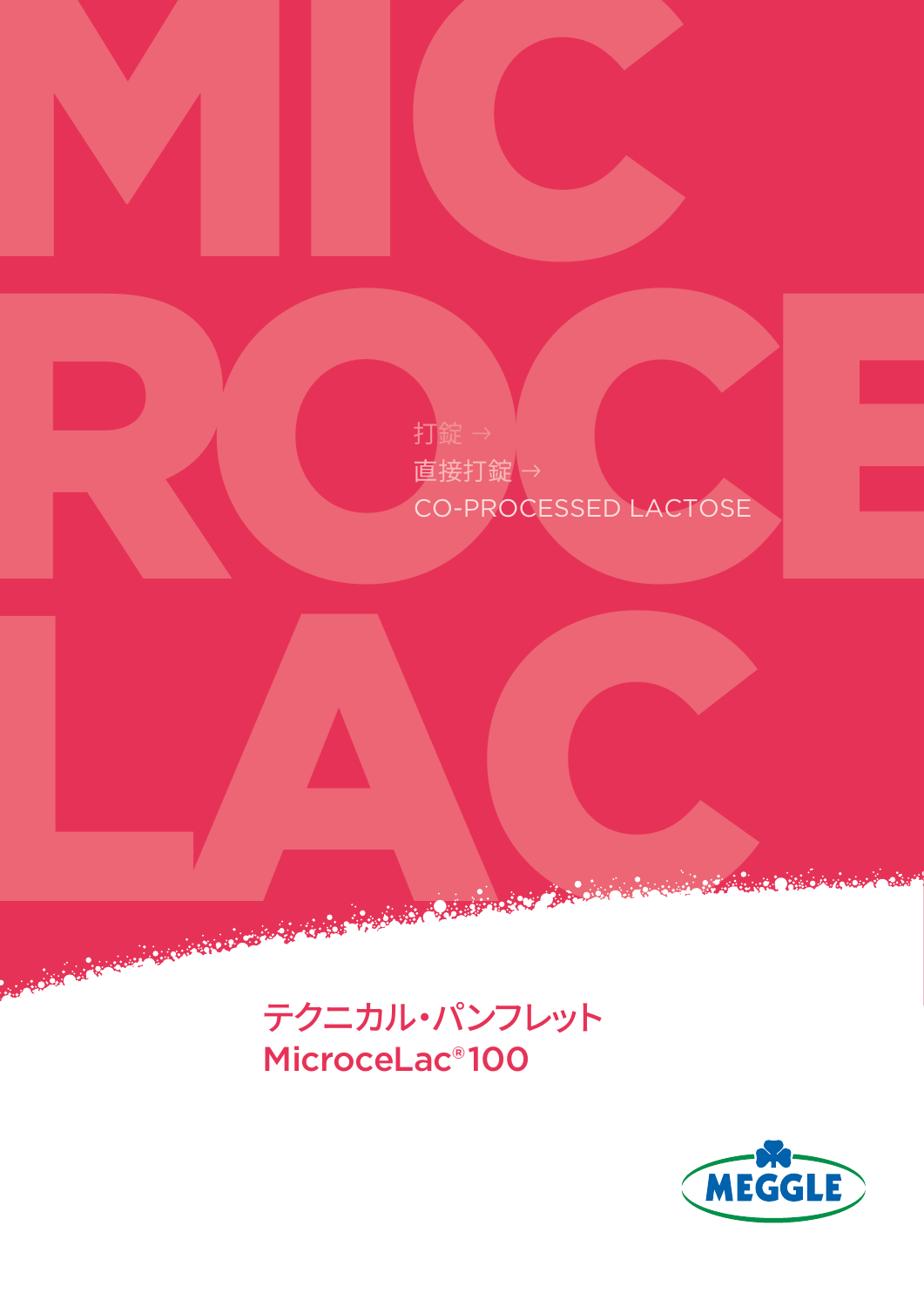# MEGGLEの直打用コ・プロセス乳糖グレード: MicroceLac® 100

#### 基本情報

他の製造法に比べ簡便で費用対効果に優れていることから、直接打錠は錠 剤の製造において広く用いられています。直接打錠では、有効成分と添加剤 を混合、圧縮し、簡単に錠剤を得ることができます [1, 2]。

最新の打錠機を用いて直接打錠を行う際には、添加剤と有効成分は優れた 流動性と低い偏析傾向をあわせもつ混合物を形成しなければなりません [3] 。

乳糖は製薬業界で汎用されている添加剤です。一方で、不十分な粉体流動 特性や圧縮特性から、加工されていない乳糖は他の多くの添加剤と同様に 直接打錠に適しているとは言えません (figure 1).

#### Product description

α乳糖一水和物と結晶セルロースは、経口固形製剤に使用される機能性添 加剤です。どちらも天然由来であり、単品もしくは組み合わせて製薬業界でよ く使用されています。圧縮特性や混合特性の改善などの相乗的な機能性を 得ることを目的として、α乳糖一水和物と結晶セルロースを同時にスプレー ドライし、脆性破壊性や塑性変形性をあわせもつ単粒子としまし た。MicroceLac® 100は、直接打錠に必要な流動性と圧縮性をもたらすた めに開発されました。MicroceLac® 100は、75 %のα乳糖一水和物と25 % の微結晶セルロースから成り、それぞれの化学的特性は保たれています。



**Figure 1:** 様々な打錠技術(DCは直接打錠、WGは湿式 造粒、DGは乾式造粒)において要求される粉末混合物の 圧縮性と流動性 [3].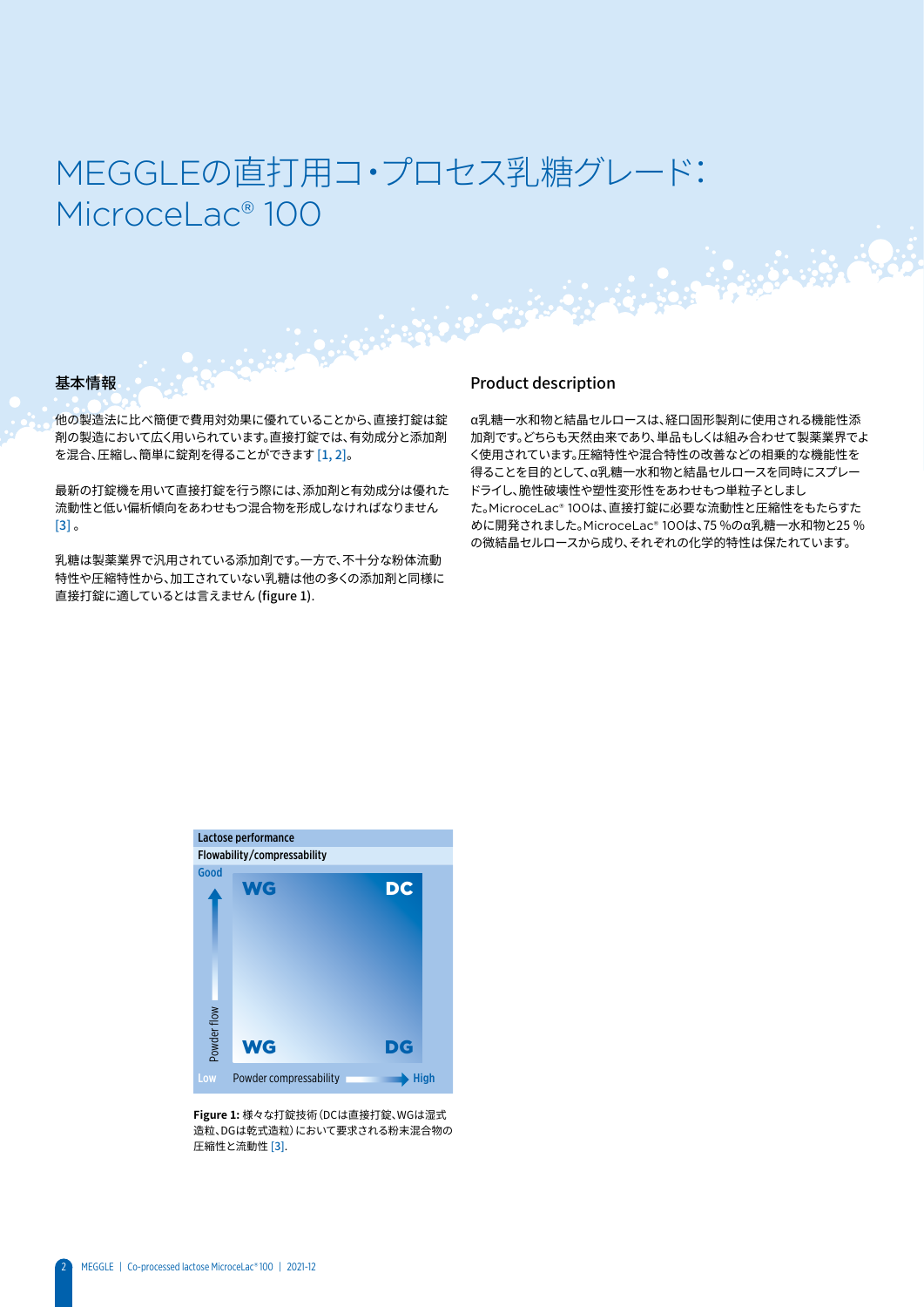#### レギュレーション・品質情報

MicroceLac® 100の原料であるα乳糖一水和物と結晶セルロース は、Ph. Eur., USP-NF, JPモノグラフの必須条件を満たしています。コ・プロセ スの過程において化学的修飾は行われておらず、個々の化学的特性は保た れています。したがって、MicroceLac® 100はα乳糖一水和物と結晶セルロ ースの物理的な混合物と考えることができます [4]。

MicroceLac® 100 のドラッグマスターファイル(DMF)は、FDA(米国食品医 薬品局)の医薬品申請審査および承認の際に利用できます。規格書および規 制関連文書は、www.meggle-pharma.com からダウンロードが可能です。

ドイツのヴァッサーブルグにある当社の医薬品専用製造施設は、DIN ISO 9001:2015の認証を取得しており、IPEC-PQG合同(Good Manufacturing Practices Guide for Pharmaceutical Excipients)およびUSP-NF General Chapter <1078> GOOD MANUFACTURING PRACTICES FOR BULK PHARMACEUTICAL EXCIPIENTSに準拠したGMPを満たしていま す。MEGGLEは、2014年よりEXCiPACT™認定の添加剤メーカー・サプライ ヤーです。

MEGGLEでは篩別、粉砕、造粒、スプレードライ、コ・プロセスの乳糖を扱っ ておりますが、全ての製品はヴァッサーブルグで製造することができます。ま た、MEGGLEはIPEC(国際医薬品添加剤協会)の会員です。

MEGGLEは、原材料の調達、生産基準、効率の持続可能性に多大な投資を 行っています。また、環境保護にも積極的に取り組んでいます。製品の品質を 保証するために、確立された医薬品基準へのコミットメントと順守を最優先 しています。

#### Application

Simply of the Court of the Court of the Court of the Court

MicroceLac® 100は、直接打錠用に開発されていますが、乾式造粒やカプ セル充填などにも応用することができます。MicroceLac® 100は、各成分の 物理的混合物と比べ、圧縮性の向上、優れた流動性がみられます。これらの 特性は、単純混合での混合性や含量均一性を向上させます。 MicroceLac® 100の優れた混合特性は、含量均一性が重要である低含量 処方に最適です。高い圧縮性は、錠剤硬度の向上につながり、高含量処方に も適しています。MicroceLac® 100は処方開発のフレキシビリティーを最大 限にします。

— 直接打錠 — 乾式造粒(ローラードライ、スラッグ)

— カプセル充填



#### MicroceLac® 100

- 良好な圧縮性および流動性
- ハーブエキスなどの成形性の低いAPIに最適。
- 素錠や経済的なコーティングに適した錠剤表面
- 高い付着力で偏析を防ぎ、含量均一性を向上させます。



3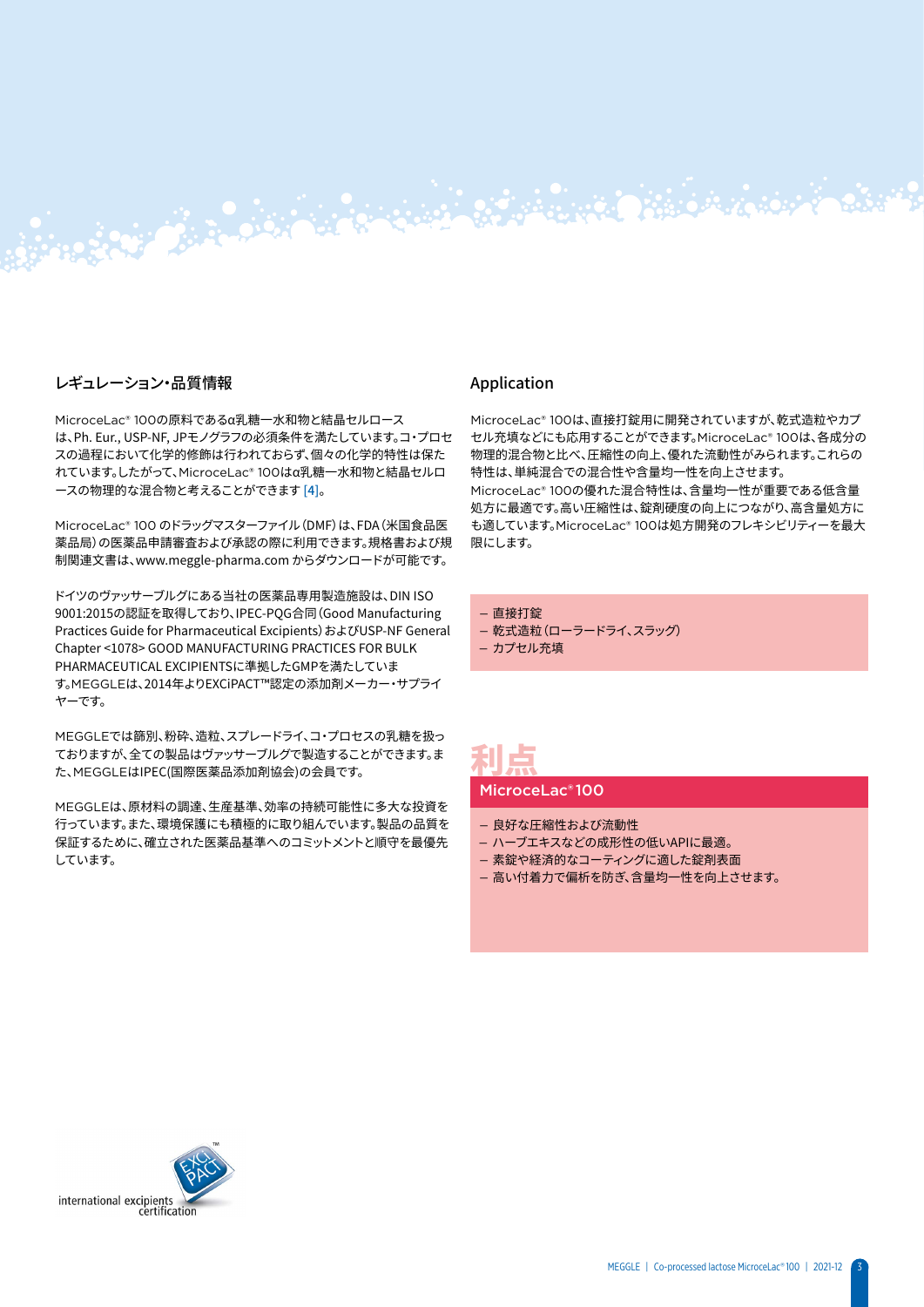#### 粒度分布 (PSD)

Figure 2 は、MicroceLac® 100のレーザー回折式による代表的な粒度分 布です。MicroceLac® 100は、狭い粒度分布を示し、良質な錠剤を得るため に必須である均一な粉末混合を可能にします。

Figure 3 に、エアジェットシーブによる粒度分布の規格と代表値を示します。 これらのパラメータは工程内管理試験により常にモニタリングされており、 MicroceLac® 100の粒度分布規格の一部となっています。

Andrew States States States States States States





**Figure 2:** MEGGLEのMicroceLac® 100の代表的な累積PSD。Sympatec®/Helos & Rodos particle size analyzerによる分析。

| Sieve data - co-processed lactose |                   |                             |  |
|-----------------------------------|-------------------|-----------------------------|--|
|                                   | 乳糖の種類             | MicroceLac <sup>®</sup> 100 |  |
|                                   |                   | specified/typical           |  |
| 粒度分布                              | $< 32 \text{ nm}$ | NMT 15%/7%                  |  |
| Method: Air-jet sieving           | $<$ 160 $\mu$ m   | 45-70%/59%                  |  |
|                                   | $<$ 250 $\mu$ m   | NLT 90%/95%                 |  |

**Figure 3:** MEGGLEのMicroceLac® 100のAir Jet SieveによるPSD規格(太字)。永続 的な工程内管理から得られた代表値を併記。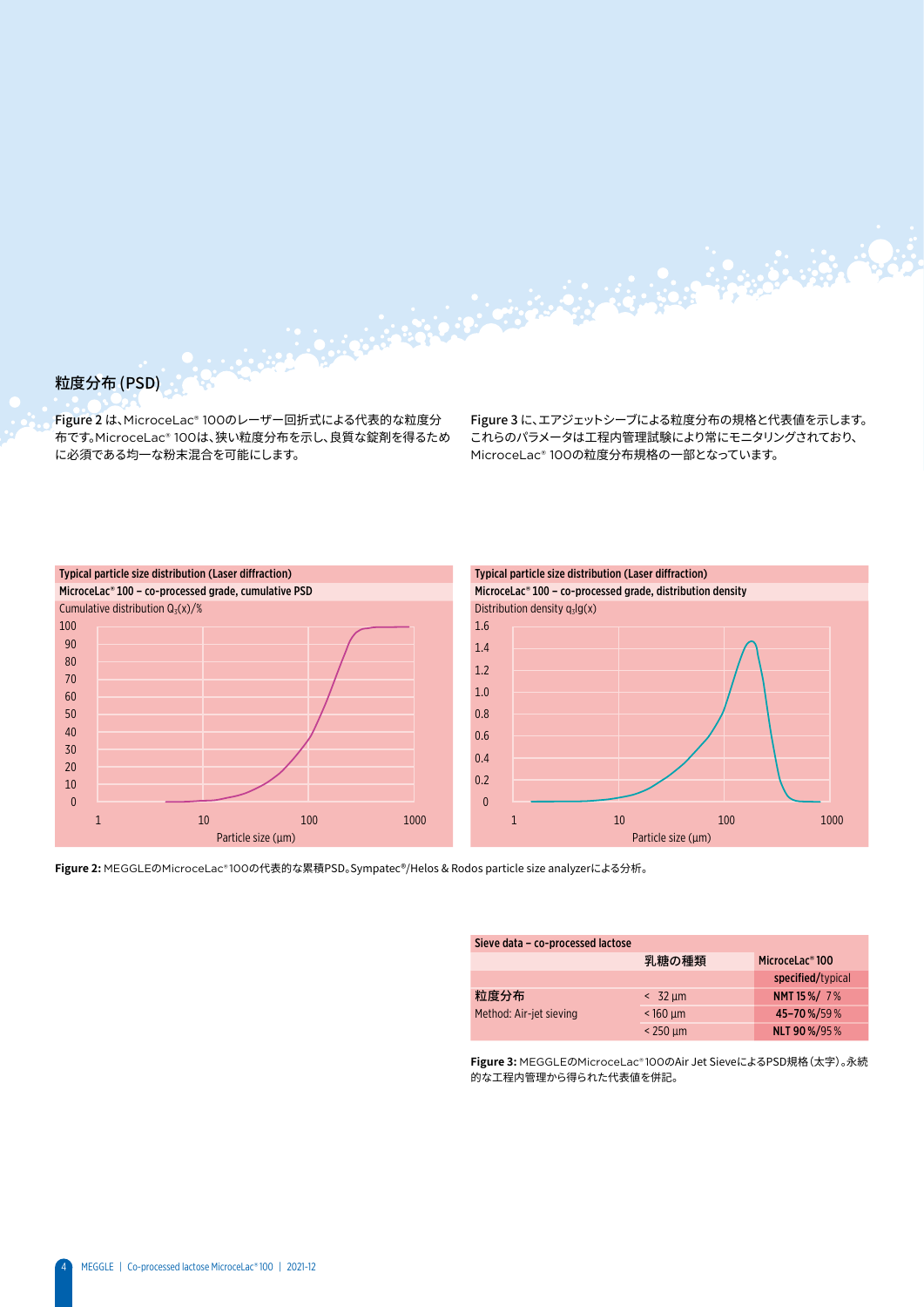#### バッチ間の整合性

乳糖製造におけるMEGGLEの長年にわたる歴史と経験および幅広い技術 的専門知識により、全ての乳糖製品において、バッチ間の一貫性がみられま す。製品の一貫性と品質は、恒常的に実施している工程内試験および製品試 験から確認できます (figure 4)。

Singer British Start



*Data obtained from a permanent in-process-control (IPC) of subsequent batches over a*  **Figure 4:** MicroceLac® 100のAir Jet Sieveによる粒度分布のパッチ間の一貫性。12 *time period of 12 months.* ヵ月以上の永続的な工程内管理から得たデータ。

#### Isotherms

MicroceLac® 100は、結晶セルロースによる平衡含水率への影響が認めら れることから、高相対湿度下では中等度の水分吸着を示します(figure 5)。



**Figure 5:** MicroceLac® 100 の吸脱着等温線 (20 ℃)。分析はSPSx-1µ水分吸着試験 システムで実施。



#### Scanning electron micrograph (SEM)

スプレードライ工程を経ることから、MicroceLac® 100はほぼ球状で す。MicroceLac® 100の全体の形態により、偏析が減少し、最終製剤の含量 均一性が向上します(figure 6)。

**Figure 6:** ZEISS Ultra 55 FESEM(U = 5 kV、Au/Pdスパ ッタ)によるMEGGLEのMicroceLac® 100のSEM画像

5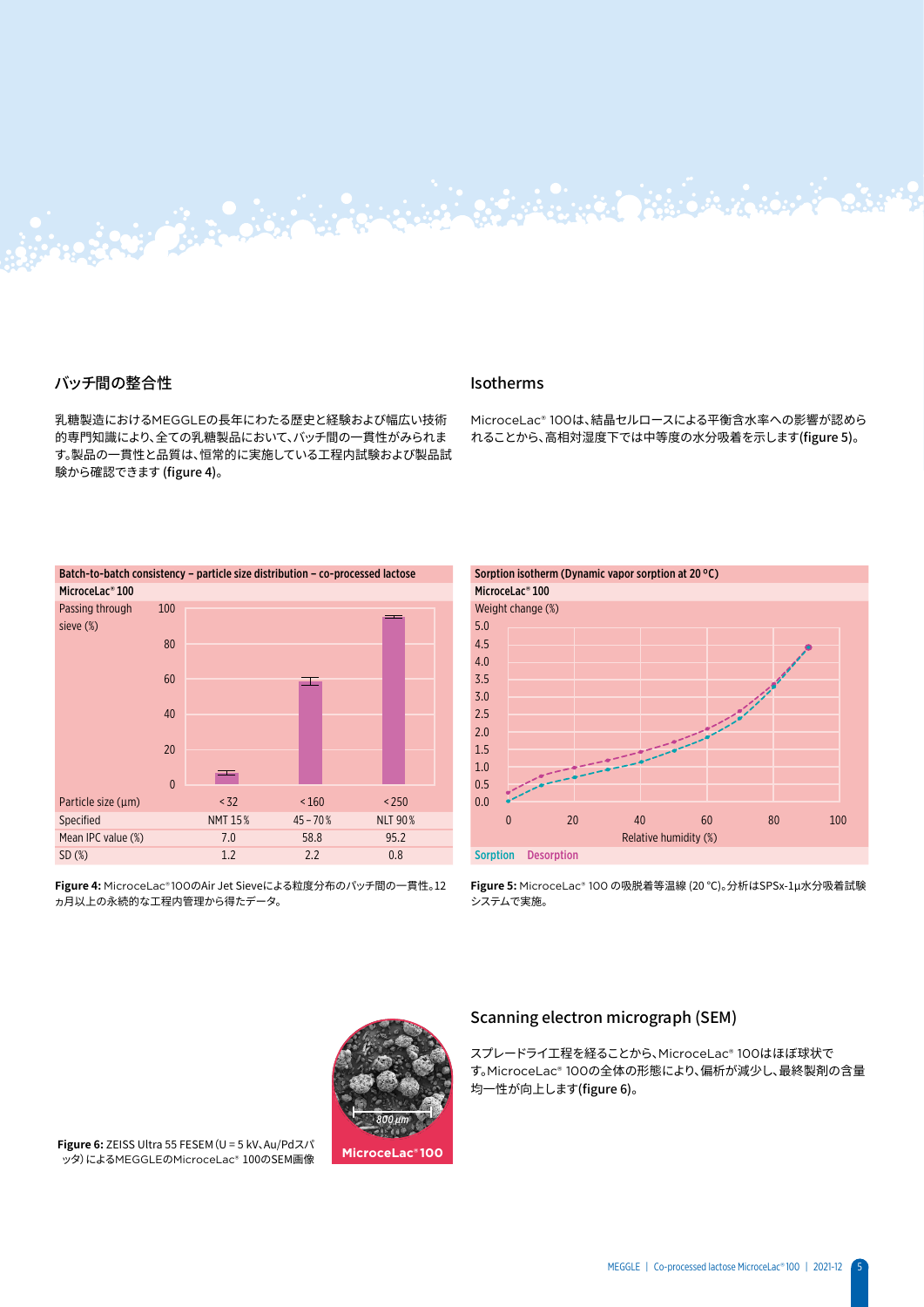#### Functional related characteristics

#### **Powder flow**

FlowRatex®を用いた粉体流動性の評価において、 MicroceLac® 100は、ス プレードライ乳糖と結晶セルロースから成る物理混合物に比べて優れた流 動性を示しました。また、物理混合物は、MicroceLac® 100と比べて、検体 間の差が大きいことが示されました(figure 7)。MicroceLac® 100は、物理 混合物よりも優れた流動性をもつことは流動性指数(MicroceLac® 100 = 2 mm、 物理混合物 = 9 mm)からも確認できます(figure 8)。

流動性はHausner比、Carrの流動性指数、安息角によっても評価できま す。1.25未満のHausner比あるいは20未満のCarrの流動性指数は、流動性 が良好であることを表します。31 – 35°の安息角は「流動性良好」と表現さ れ、一般的に安息角が大きくなるにつれて流動性が悪化します。Figure 9 は MicroceLac® 100の流動性指標の代表値であり、卓越した流動性を確認す ることができます。

#### Flowability



MicroceLac® 100 FlowLac® 90 + MCC

**Figure 7:** MicroceLac® 100 と比較可能な物理的混合物のFlowRatex®による開口サ イズ(mm,径)の機能としての体積流量(ml/s)の分析。

### Flowability Co-processed MicroceLac® 100 vs. physical blend Flowability index (mm) 25 20 Poor flow 15 Moderate flow 10 Good flow 5 Very good flow Excellent flow  $\overline{0}$ MicroceLac® 100 FlowLac® 90 + MCC

**Figure 8:** MicroceLac® 100 とそれに対応する物理的混合物の Flowability index。低い数値がよい流動性を示す。

#### **Adherence capacity**

MicroceLac® 100の優れた流動性は、低含量での混合において原薬を分 散させるために必要な力を創り出し、含量均一性を向上させます。 MicroceLac® 100 (figure 10b)は、物理混合物(figure 10a)と比べて均質 な5 %のグリベンクラミド混合物を得ることができることが研究で示されて います[5]。

#### 流動性 MicroceLac® 100 – co-processed lactose Angle of repose (°) Density bulk (g/l) **Density** tapped (g/l) Hausner ratio Carr's index (%) MicroceLac®100 34 460 580 1.26 20.69

**Figure 9:** MicroceLac® 100の代表的な粉末の技術的な数値。薬局方の測定法で実施。



#### Adherence capacity



**Figures 10a and 10b:** グリベンクラミド5 %と MicroceLac® 100又は個々の成分(乳糖、MCC) との粉体混合物の含量均一性[5]。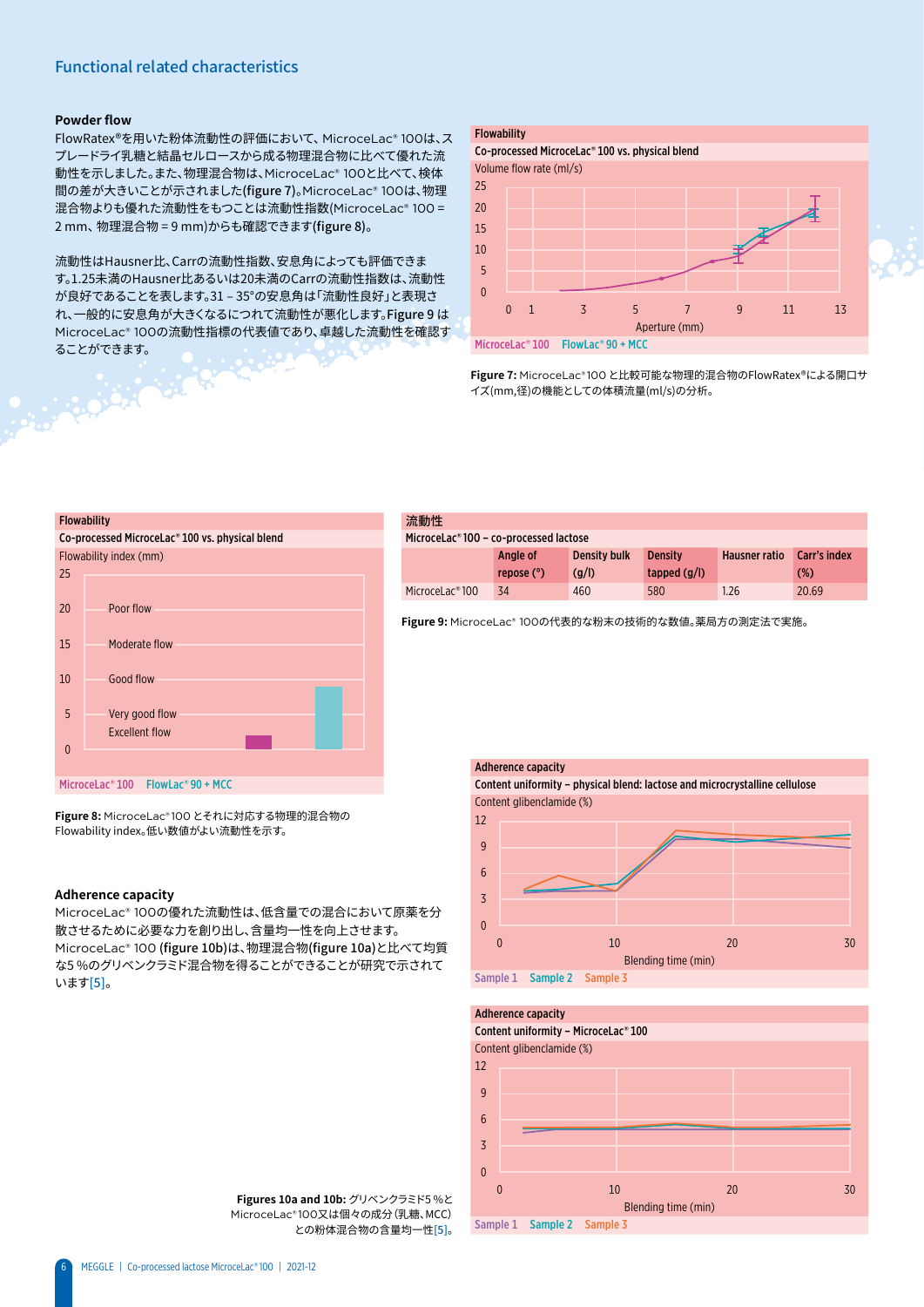

#### Friability



#### Packaging and shelf life MicroceLac® 100 Size Material 高質保証期間 MicroceLac®100 20 kg Paper bag with PE-EVOH-PE inliner 18ヵ月

**Figure 13:** MEGGLEのMicroceLac® 100の包装、品質保証期間。

#### **Compactibility and friability**

錠剤硬度は、乳糖と微結晶セルロースの組み合わせによって高めることがで きます。MicroceLac® 100の圧縮性は、各成分を同じ割合で物理混合する 場合より優れています(figure 11)。卓越した圧縮性により、低い摩損度(< 1 %)を示し(figure 12)、保護コーティングは不要となります。

**Figure 11:** MicroceLac® 100を個々の成分の物理的混 合物・Tablettose® 80(造粒乳糖)と比較した錠剤硬度 プロファイル。錠剤は打錠機:IMA Styl'One fittet (11.3 mm punches)で製した。目標錠剤重量は500 mg。

**Figure 12:** MicroceLac® 100とそれに対応する物理的 混合物の錠剤の摩損度。

#### **Packaging and shelf life**

欧州議会・理事会規則(EC) No. 1935/2004および米国連邦規則(CFR)21条 第174~178章に準拠した包装材料を使用しています。ICHガイドラインに沿 った安定性試験を行っており、安定性試験計画を実施しています。包装容量、 包材、品質保証期限の概略はfFigure 13 のとおりです。

7